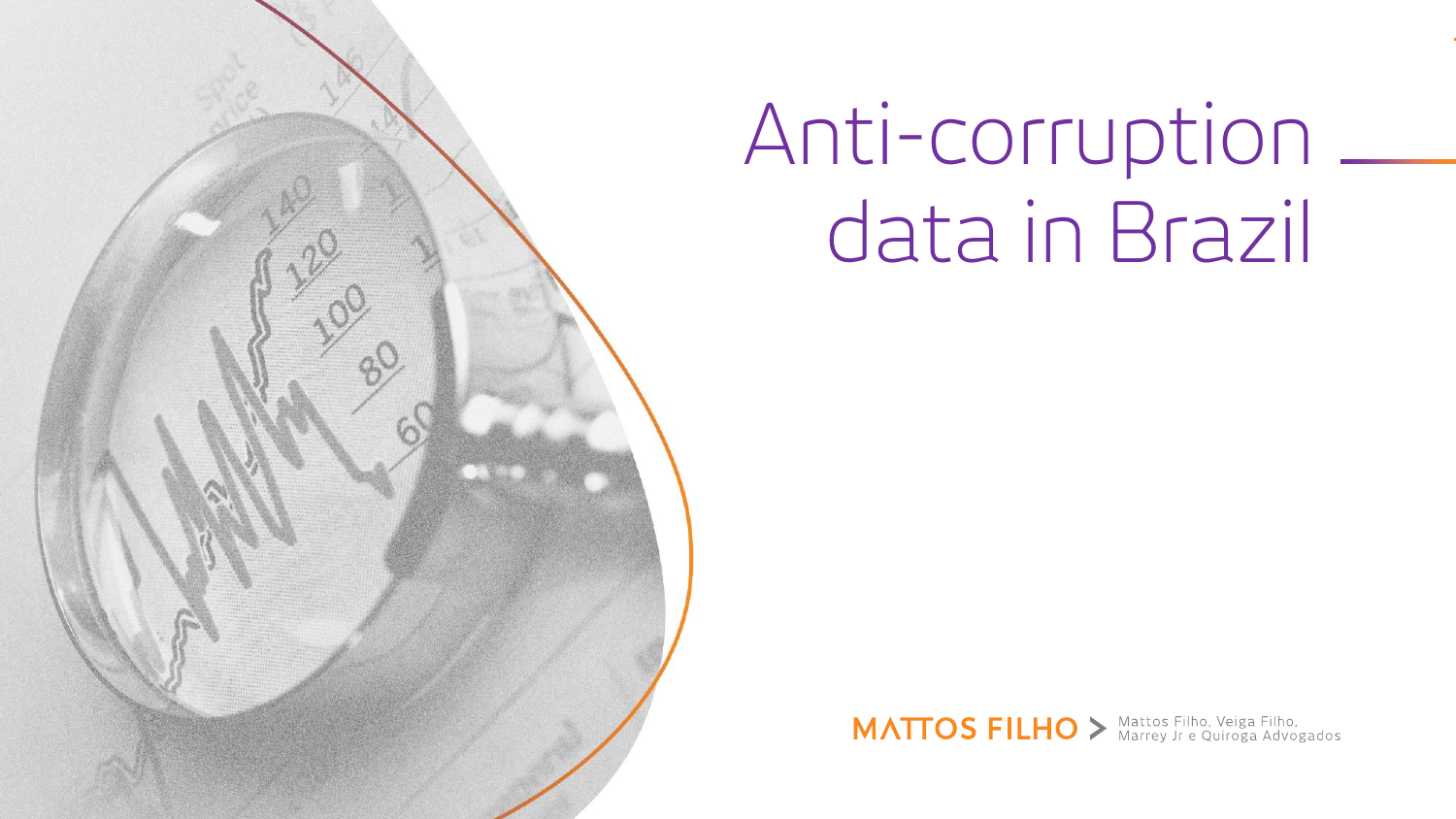### **Administrative Responsibility Procedure ("PAR")**

Since the Anti-corruption Law (Law 12,846/2013) was enacted in 2013, the fight against corruption has been intensified in Brazil. Anti-corruption regulation was taken further in 2015 after Decree 8,420/2015 was enacted. Since then, we witness an exponential growth in investigations and on the application of sanctions arising from the Anti-corruption law.



Law 12,846/13 and Decree 8,420/2015 brought about an innovation in the Brazilian legal system to the extent that they provided for the strict liability of private companies' harmful acts against the domestic and foreign Public Administration.



The Administrative Responsibility Procedure ("PAR") was provided for in Decree 8,420/2015 and the General Controller's Normative Instruction 13/2019. It aims to ascertain the administrative liability of the private company involved in the illegal practices described in the Anti-corruption law.

| $\mathcal{L}(\mathcal{L})$ |  |
|----------------------------|--|

For this presentation, Mattos Filho analyzed the data about PAR initiated by the Federal Government and by the General Controller's Office ("CGU").

#### **OVER THE SIX YEARS OF THE ANTI-CORRUPTION LAW THE FOLLOWING SANCTIONS HAVE BEEN APPLIED:**



BRL 22,347,335.95 in fines to private companies



16,749 sanctions against private companies



1,905 restrictions on contracting with the public administration remain in force.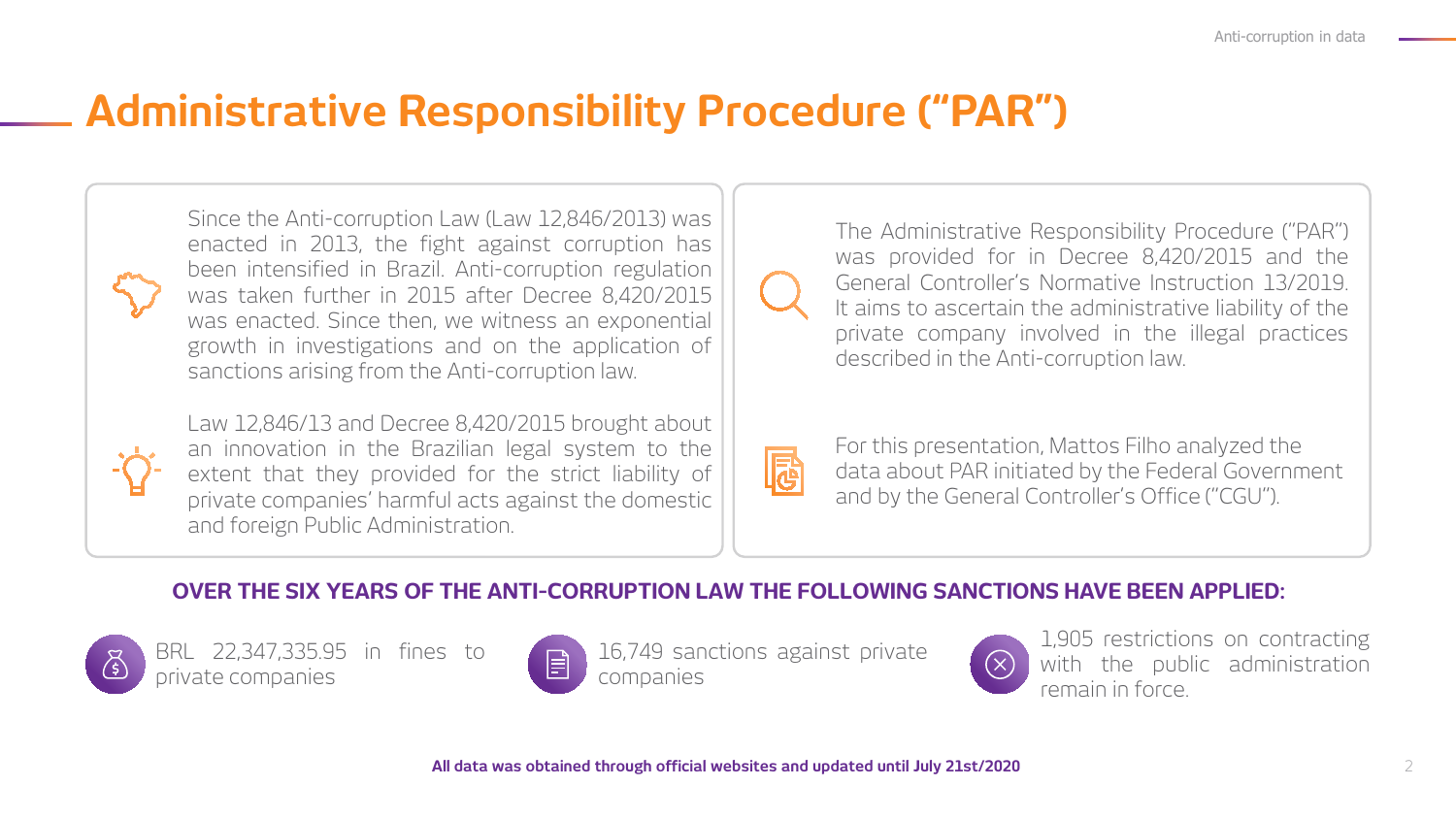#### **The General Controller's Office ("CGU") – Administrative Responsibility Procedure ("PAR")**

**Official** communication about the harmful act

Indictment Note is sent to the private company

Since the Anti-corruption law came into force, private companies could be held strictly liable for harmful acts against the Public Administration (domestic and foreign) that were performed by any individual or legal entity in their interest or benefit.

in 30 days

#### **Prohibited conducts under the Anti-corruption law Administrative penalties** Fines ranging from 0.1% payment of undue advantage to a public official or a related third party to 20% of gross revenue from the last financial Extraordinary publication  $\hat{N}$  Bid-rigging  $\hat{N}$  obstruction of investigation year prior to the opening  $E$  of the condemnatory or inspection activity of the administrative decision. procedure, never less than the amount of the financing of unlawful use of third parties to advantage received. acts under the law conceal interests Gathering of The investigation is **The CGU set out the following procedure to determine the**  information in the archived and the **administrative liability of private companies** case files PAR is not initiated Ordinance is published appointing the 目 committee ("CPAR") **5 6a 7 1 2 3 4a** that will carry out the investigation within The connected Committee concludes Committee concludes **6b**  $\Theta$ 180 days The competent **4b** its Final Report authority will also The competent authority will decide analyze if the Initiation of the PAR whether the harmful authorship and the Preliminary Investigation materiality necessary (IP) is conducted by a act is illegal under the committee, to elucidate Anticorruption law to commence a PAR the facts related to the are present harmful act  $\overline{\mathbb{F}}$ Closure of the Matter **8 9 10 11 12 13 14a**  $CPAR's Final Report$   $\left(\begin{array}{c} \begin{array}{c} \begin{array}{c} \end{array} \\ \begin{array}{c} \end{array} \\ \begin{array}{c} \end{array} \\ \begin{array}{c} \end{array} \\ \begin{array}{c} \end{array} \\ \begin{array}{c} \end{array} \\ \begin{array}{c} \end{array} \\ \end{array} \end{array} \right)$ If more evidence is **14b** Private company CPAR will assess company are determined produced, the private presents a written the relevance of company is subpoenaed CPAR decides whether defense (arguments producing evidence Private company can to comment within 10 it is necessary to and request to requested by the days. submit a Request for . Reo<br>erat<br>nsiv produce more evidence produce evidence) Also, a new notice has defense reconsideration with a suspensive effect

to be publishedIndictement.

within 10 days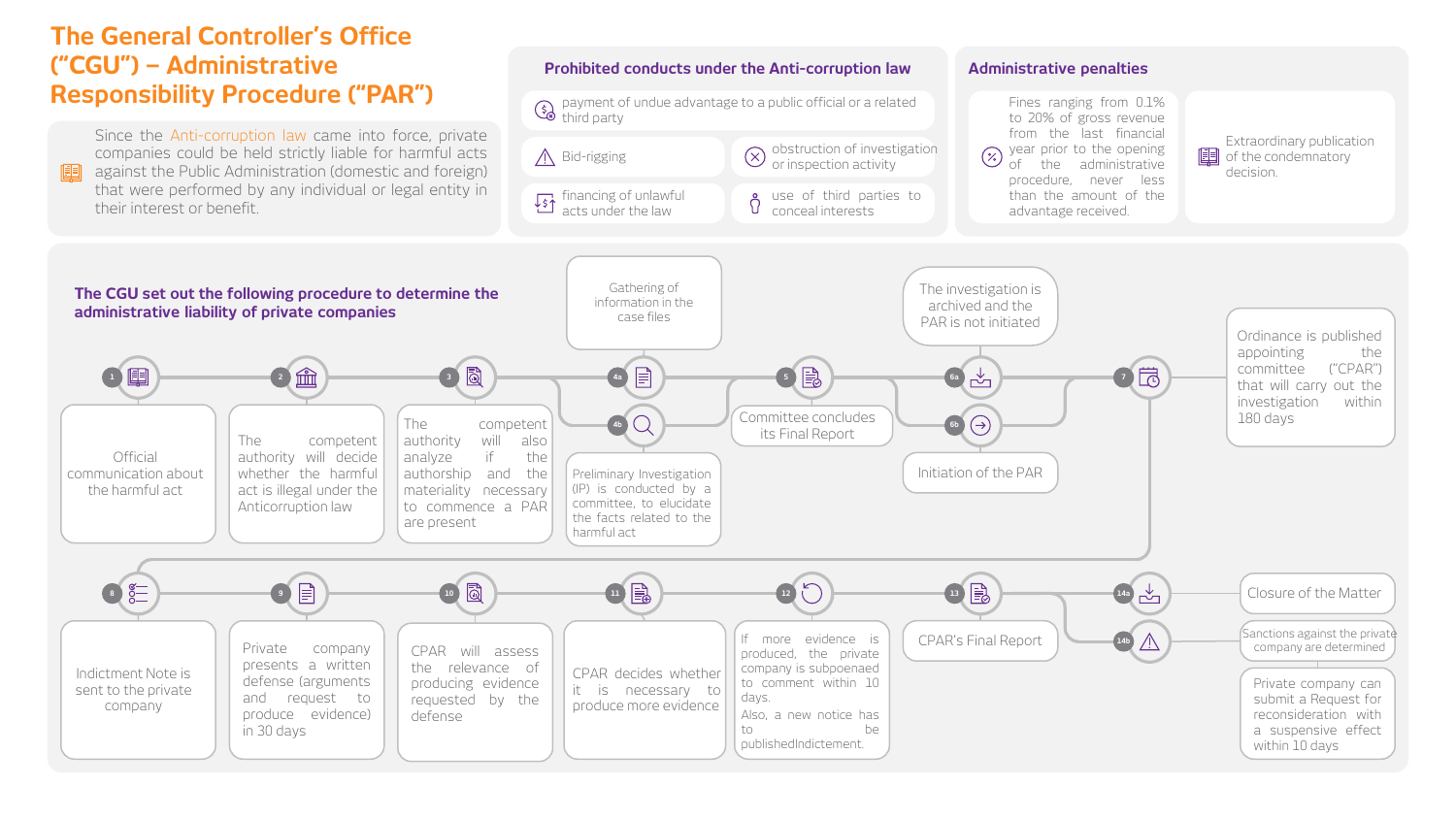### **Overview of PARs**

#### **The Federal Government and the CGU initiated 808 PARs. Of that total, there are:**





**Opened Closed**

#### **The types of harmful acts investigated in those PAR's were:**



| Payment of undue advantage or its direct or indirect offer to<br>a public agent or related third party | 237        |
|--------------------------------------------------------------------------------------------------------|------------|
| Unjustified failure to comply with clauses in a contract<br>concluded with the public authorities      | 198        |
| Fraud in public administration bidding procedure                                                       | <b>192</b> |
| Disreputable behavior                                                                                  | 183        |
| Others                                                                                                 | 312        |

**The same PAR can be initiated based on more than one matter**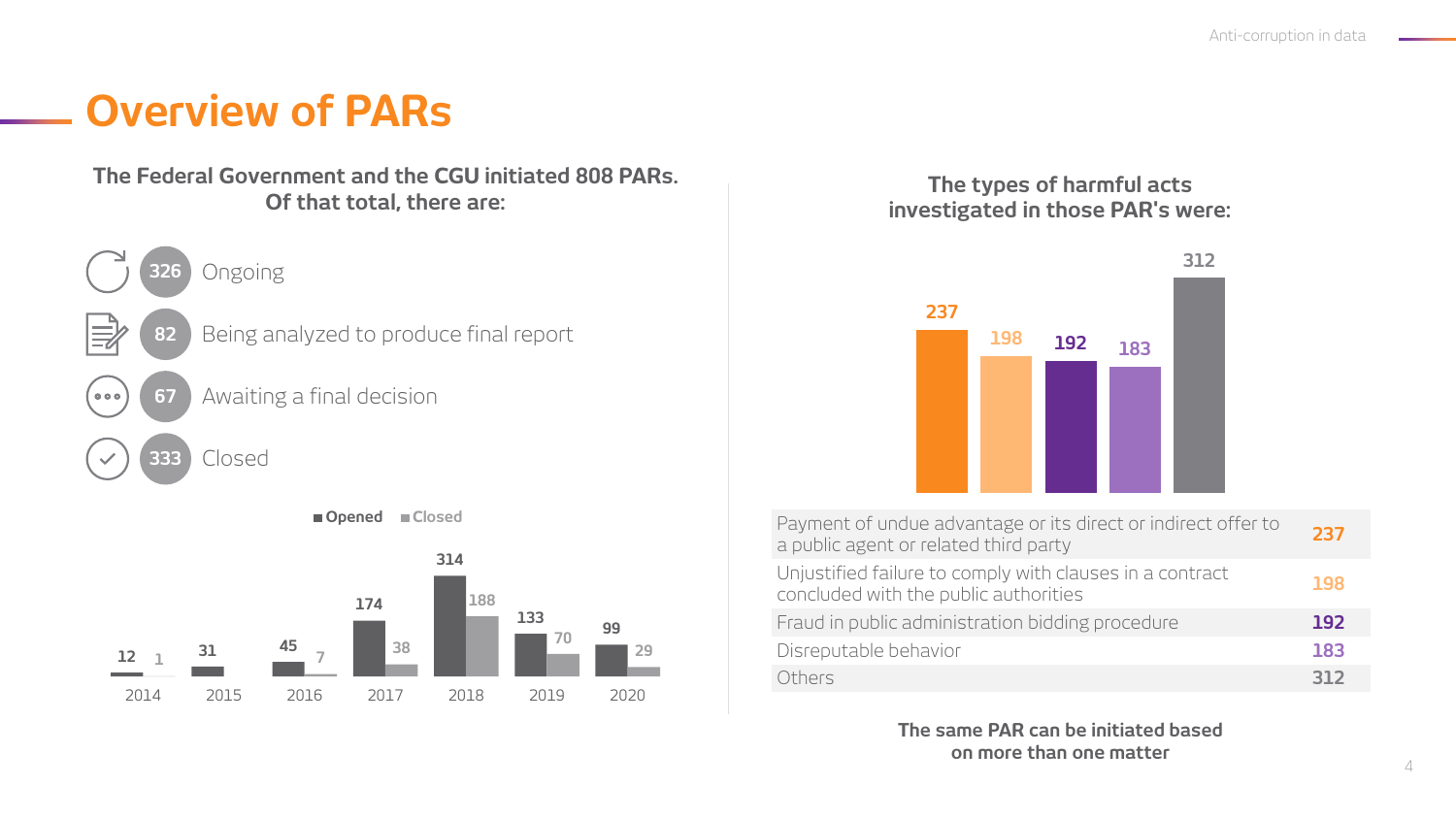## **Heat Map: ranking of ministries**

#### **LOWER RATES OF PARS INITIATED LARGEST RATES OF PARS INITIATED**

#### **MINISTRY OF ECONOMY ("ME") total PARs initiated** Under production of evidence [Awaiting final report and decision](#page-7-0) **MINISTRY OF EDUCATION ("MEC") GENERAL CONTROLLER'S OFFICE ("CGU") MINISTRY OF JUSTICE AND PUBLIC SAFETY("MJSP") MINISTRY OF AGRICULTURE, LIVESTOCK AND SUPPLY ("MAPA") MINISTRY OF SCIENCE, TECHNOLOGY, INNOVATION AND COMMUNICATIONS ("MCTI") MINISTRY OF HEALTH ("MS") MINISTRY OF INFRASTRUCTURE ("MI") MINISTRY OF CITIZENSHIP ("MC") total PARs initiated** Under production of evidence [Awaiting final report and decision](#page-14-0) Closed total PARs initiated 23 Under production of evidence [Awaiting final report and decision](#page-6-0) total PARs initiated Under production of evidence [Awaiting final report and decision](#page-5-0) **total PARs initiated** 23 Under production of evidence **total PARs initiated** Under production of evidence [Awaiting final report and decision](#page-9-0) Closed total PARs initiated 21 Under production of evidence [Awaiting final report and decision](#page-8-0) Closed **total PARs initiated** Under production of evidence [Awaiting final report and decision](#page-13-0) Closed **total PARs initiated** Under production of evidence [Awaiting final report and decision](#page-12-0) Closed

[Awaiting final report and decision](#page-10-0)

Closed

Closed

Closed

Closed

#### **Leniency Agreements**

- signed
- 22 in negotiation
- 13,67 Bilions recovered

#### **MINISTRY OF MINES AND ENERGY ("MME")**

#### **total PARs initiated**

- Under production of evidence
- [Awaiting final report and decision](#page-11-0)
- Closed

Click on the public bodies for more information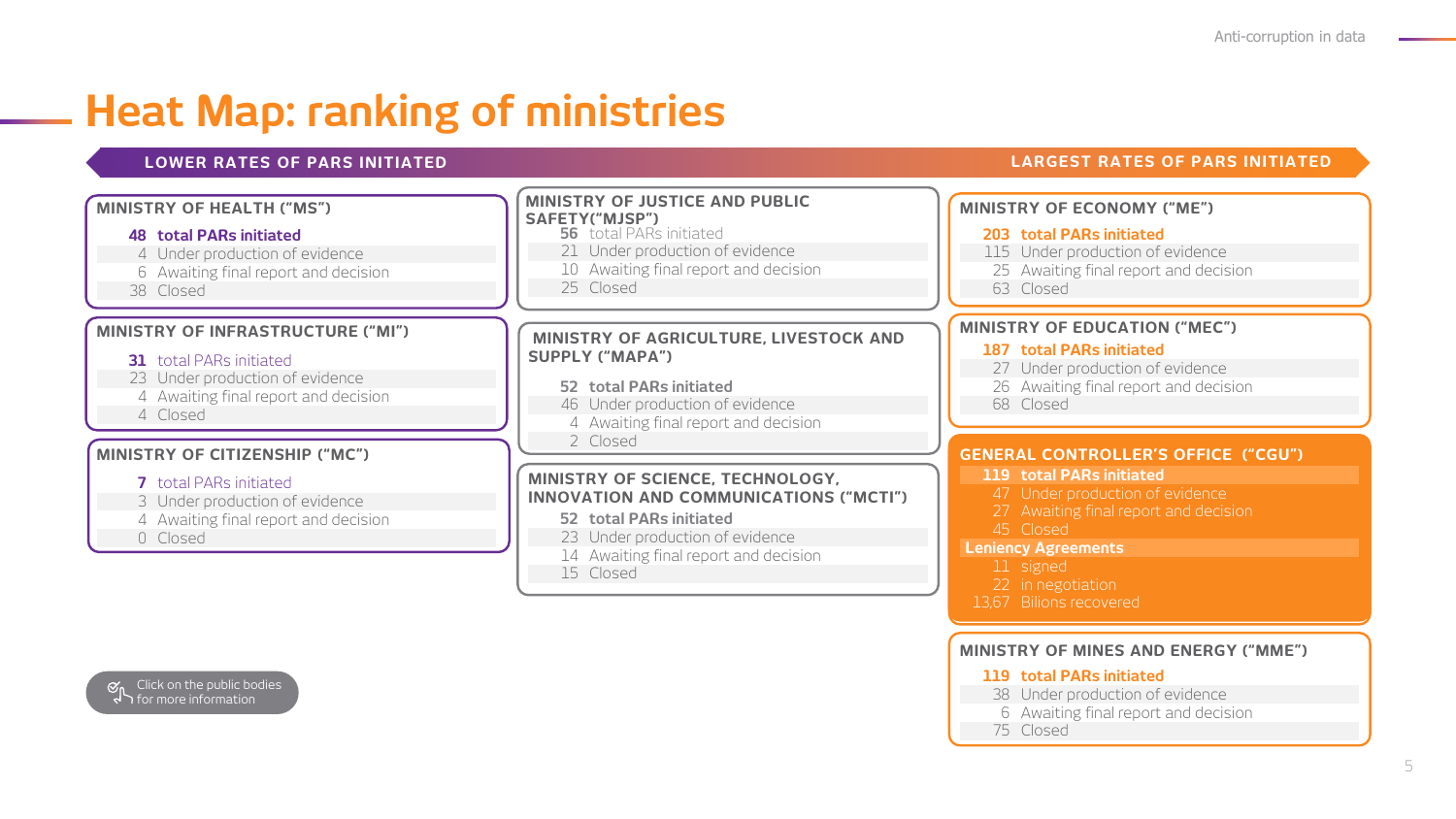## <span id="page-5-0"></span>**Ministry of Health data**









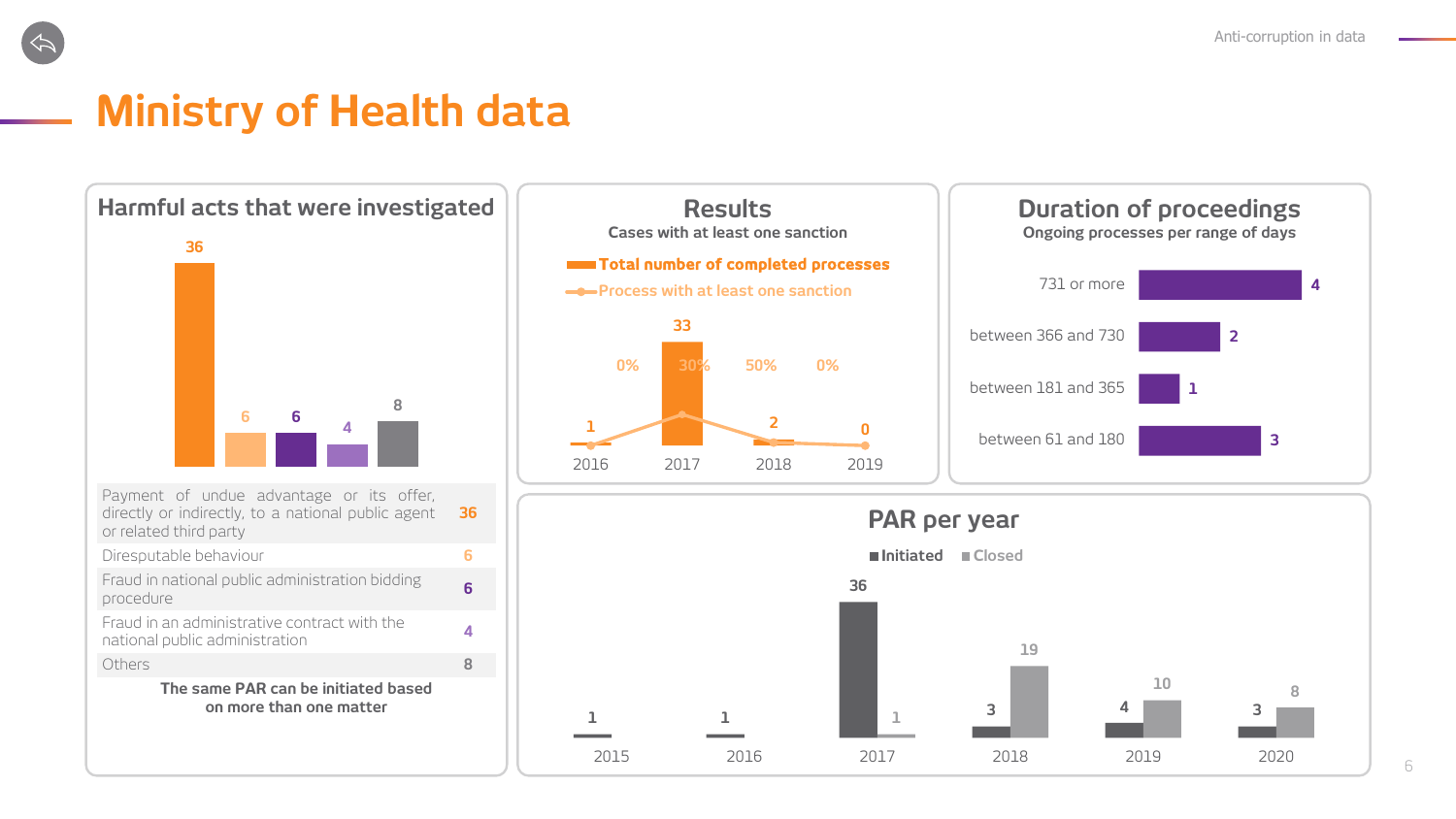<span id="page-6-0"></span>

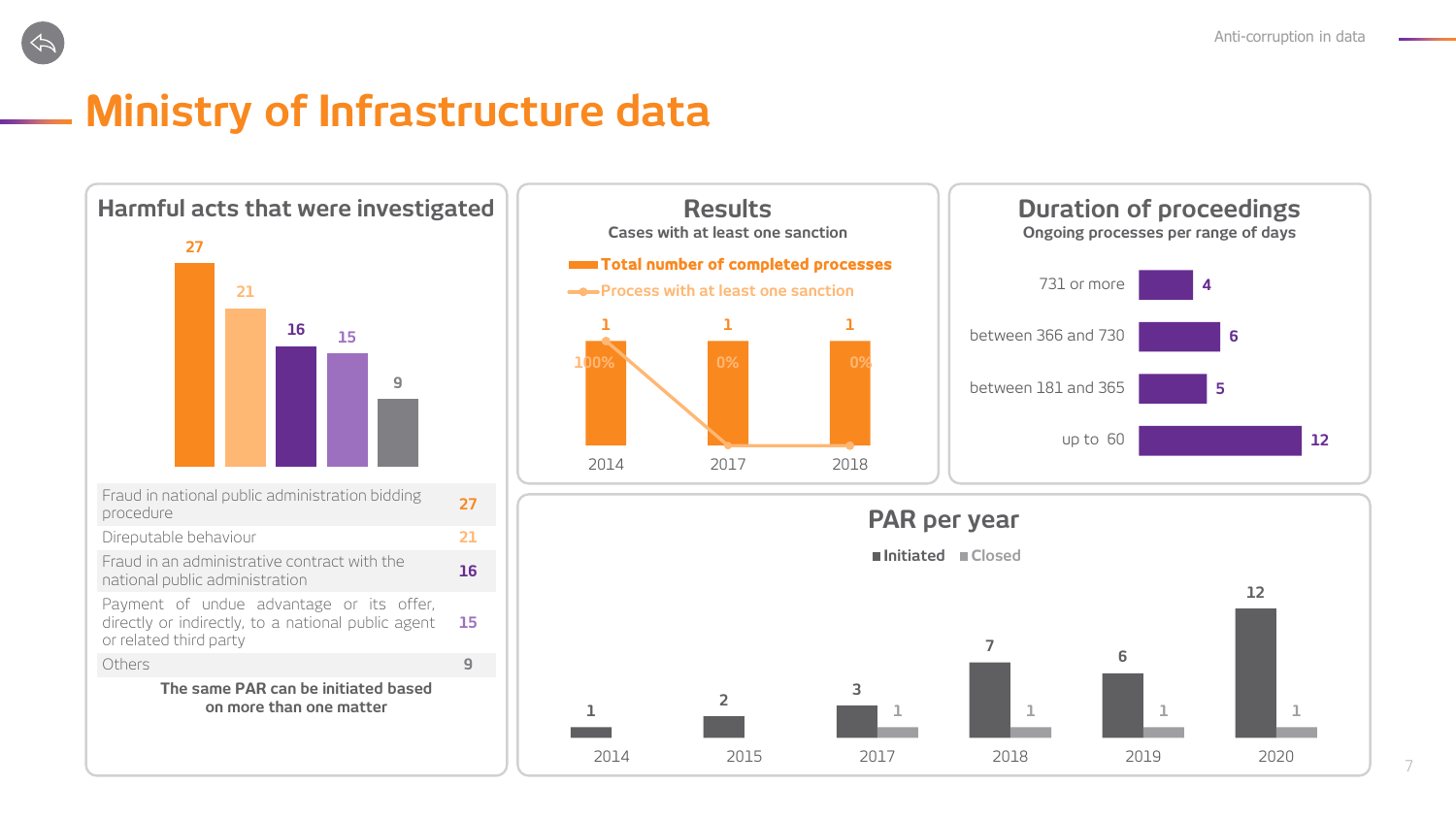<span id="page-7-0"></span>

# **Ministry of Citizenship data**

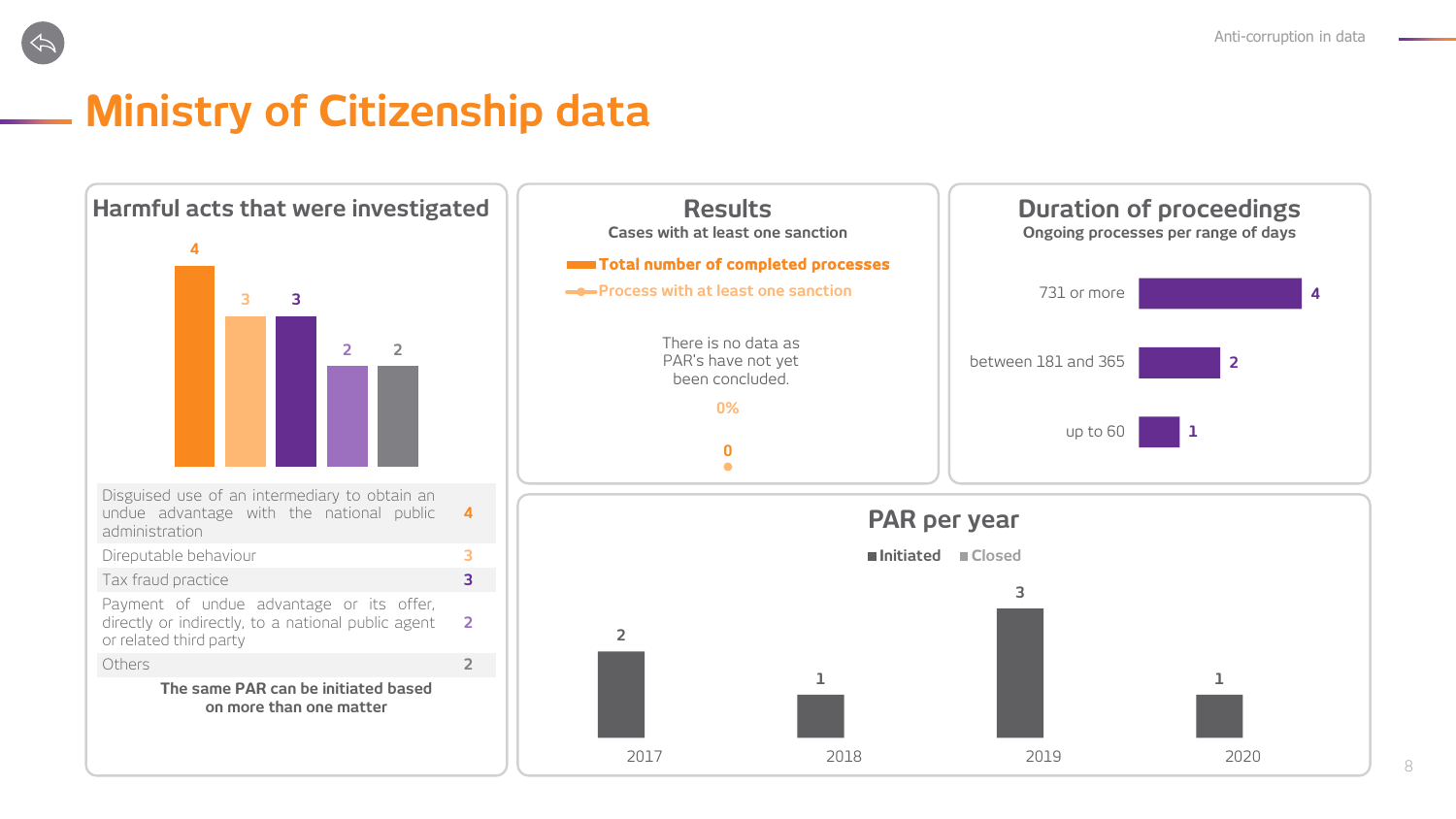<span id="page-8-0"></span>

Direputable behaviour **4**

national public administration **<sup>4</sup>** Others **3 The same PAR can be initiated based on more than one matter**

Fraud in an administrative contract with the

**Harmful** acts that were investigated  $\|$  **Results Duration** of proceedings **Cases with at least one sanction Direction Ongoing processes per range of days PAR per year 32 18 4 4 3** Unjustified failure to comply with clauses in a contract signed with the public authorities **<sup>32</sup>** Failure to submit documentation within the deadline, failure to maintain the proposal submitted, unjustified refusal to conclude the contract or similar act performed in a bidding procedure **18 27 2 1 1** 731 or more between 366 and 730 between 181 and 365 between 61 and 180 **41 Initiated Closed 4 2** 2017 2018 **Total number of completed processes - Process with at least one sanction 57% 0%**

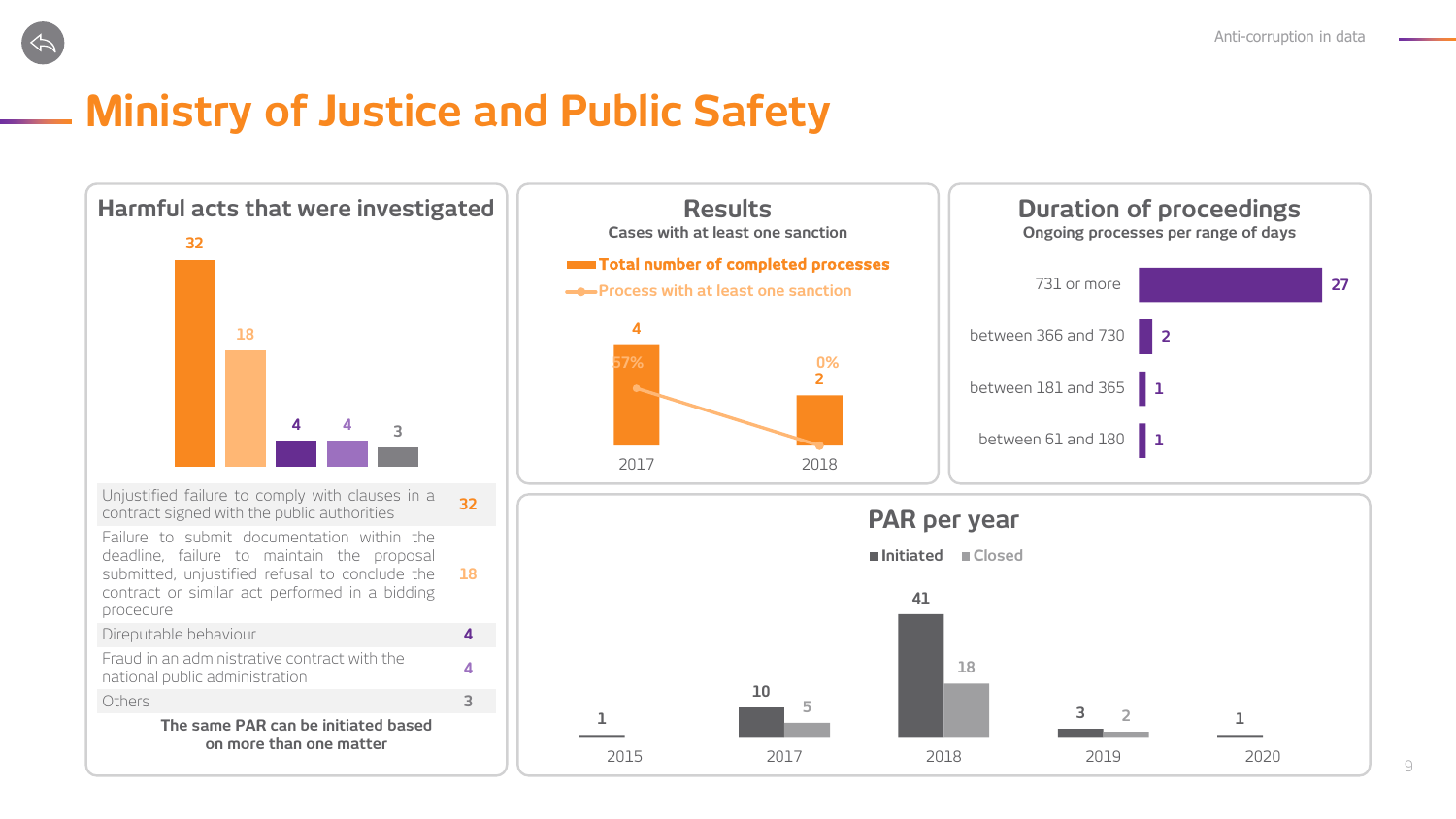# <span id="page-9-0"></span>**Ministry of Agriculture, Livestock and Supply data**

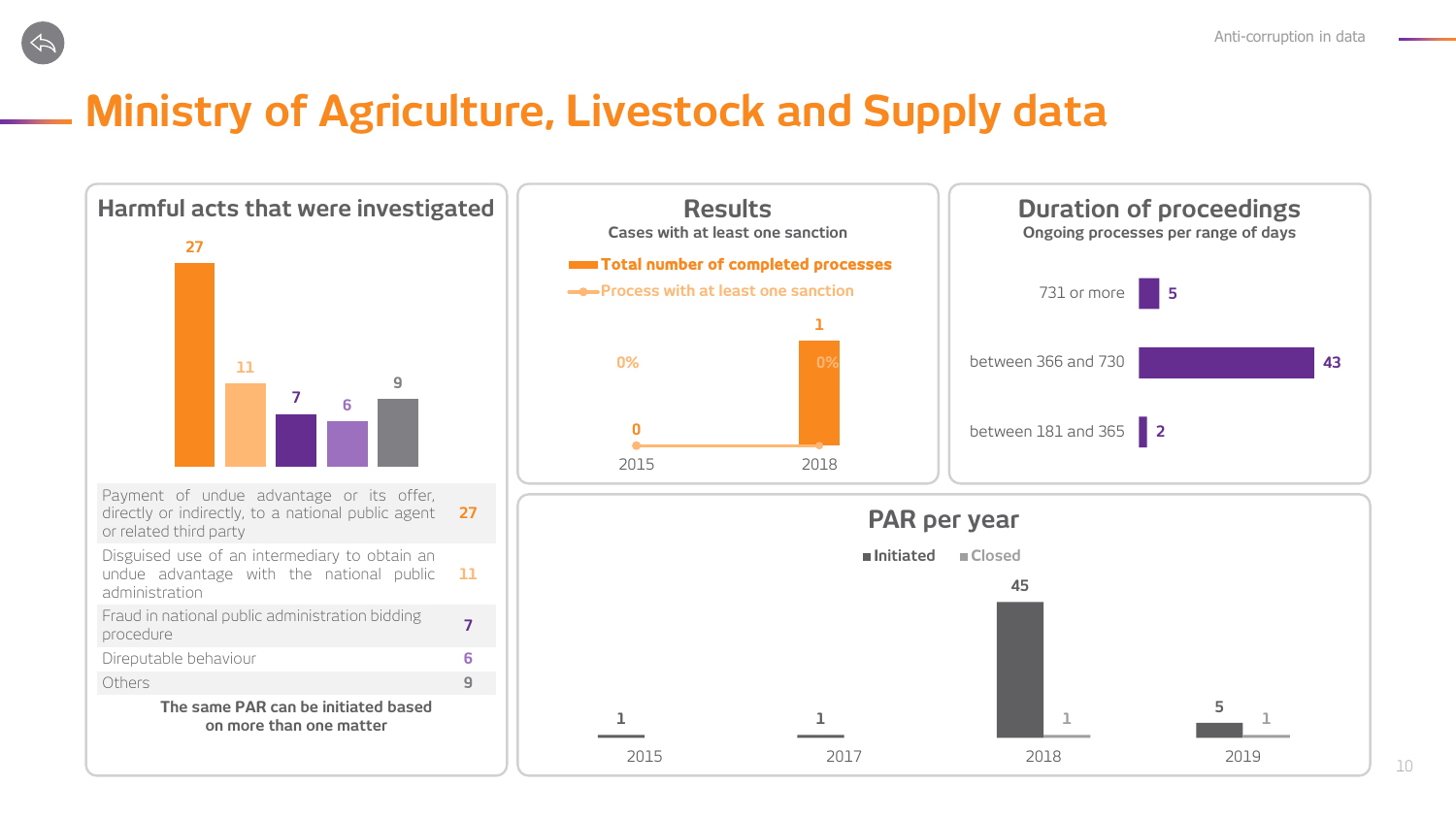# <span id="page-10-0"></span>**Ministry of Science, Technology, Innovation and Communications data**

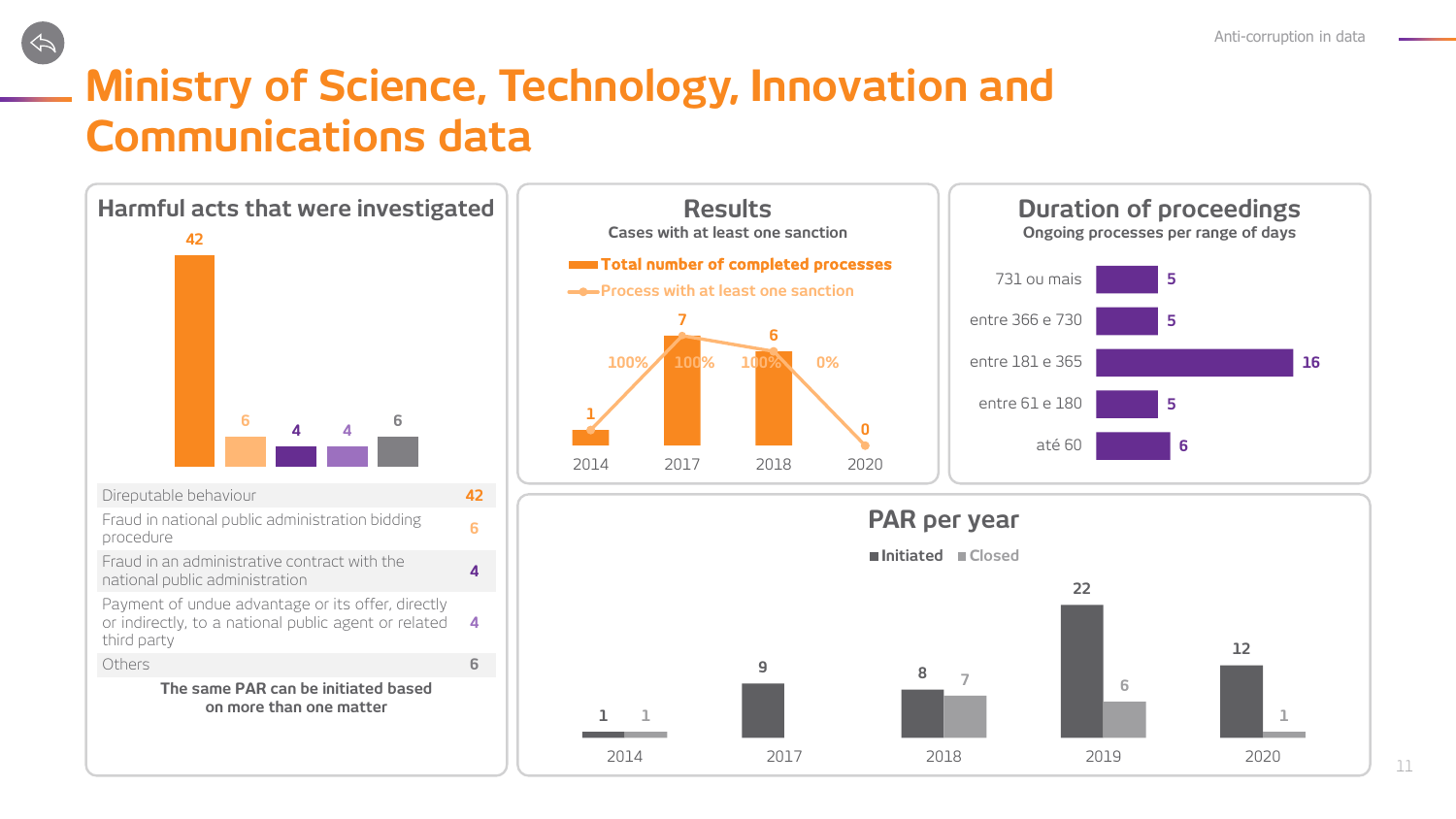## <span id="page-11-0"></span>**Ministry of Economy data**







**9**



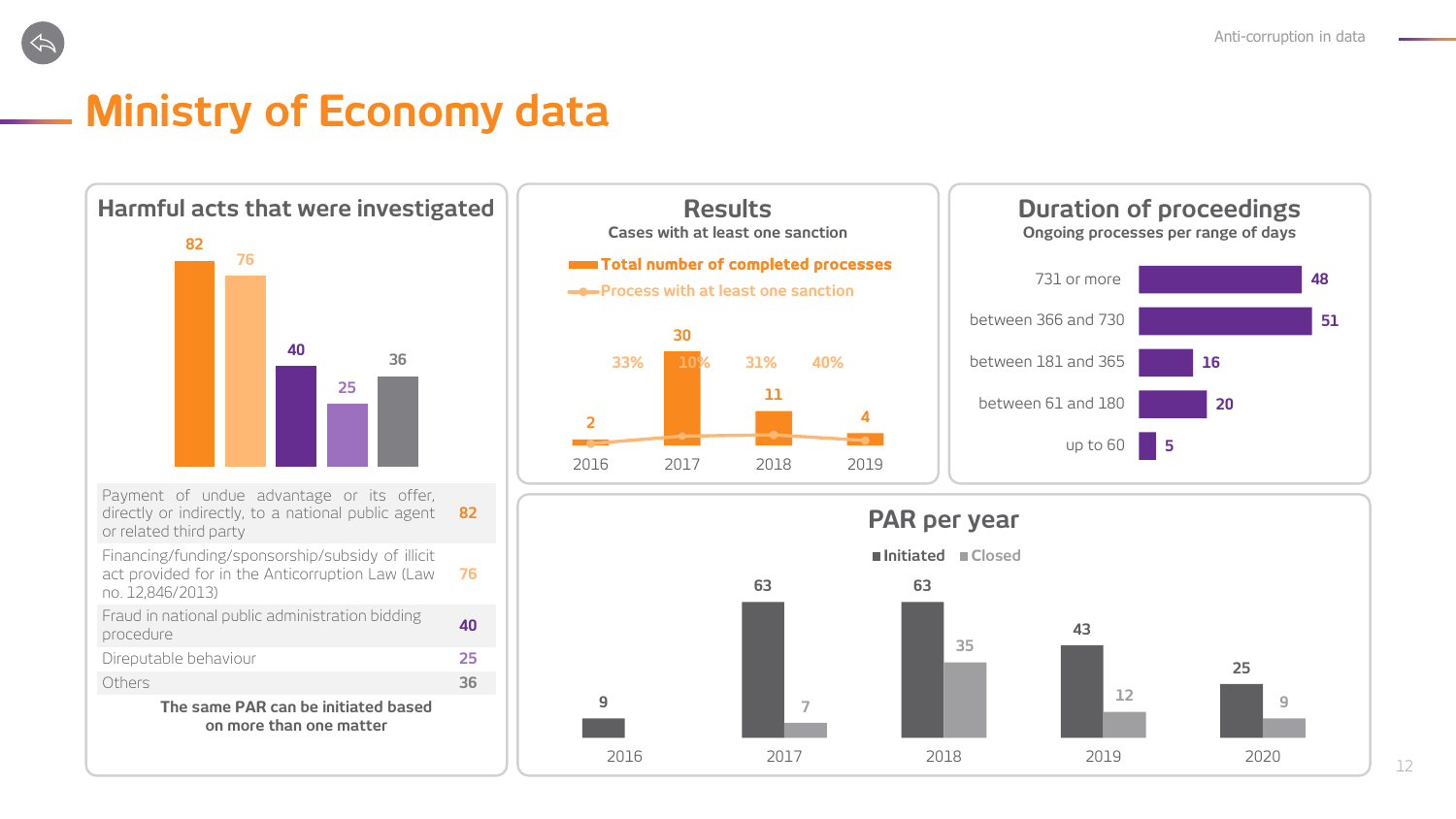## <span id="page-12-0"></span>**Ministry of Education data**









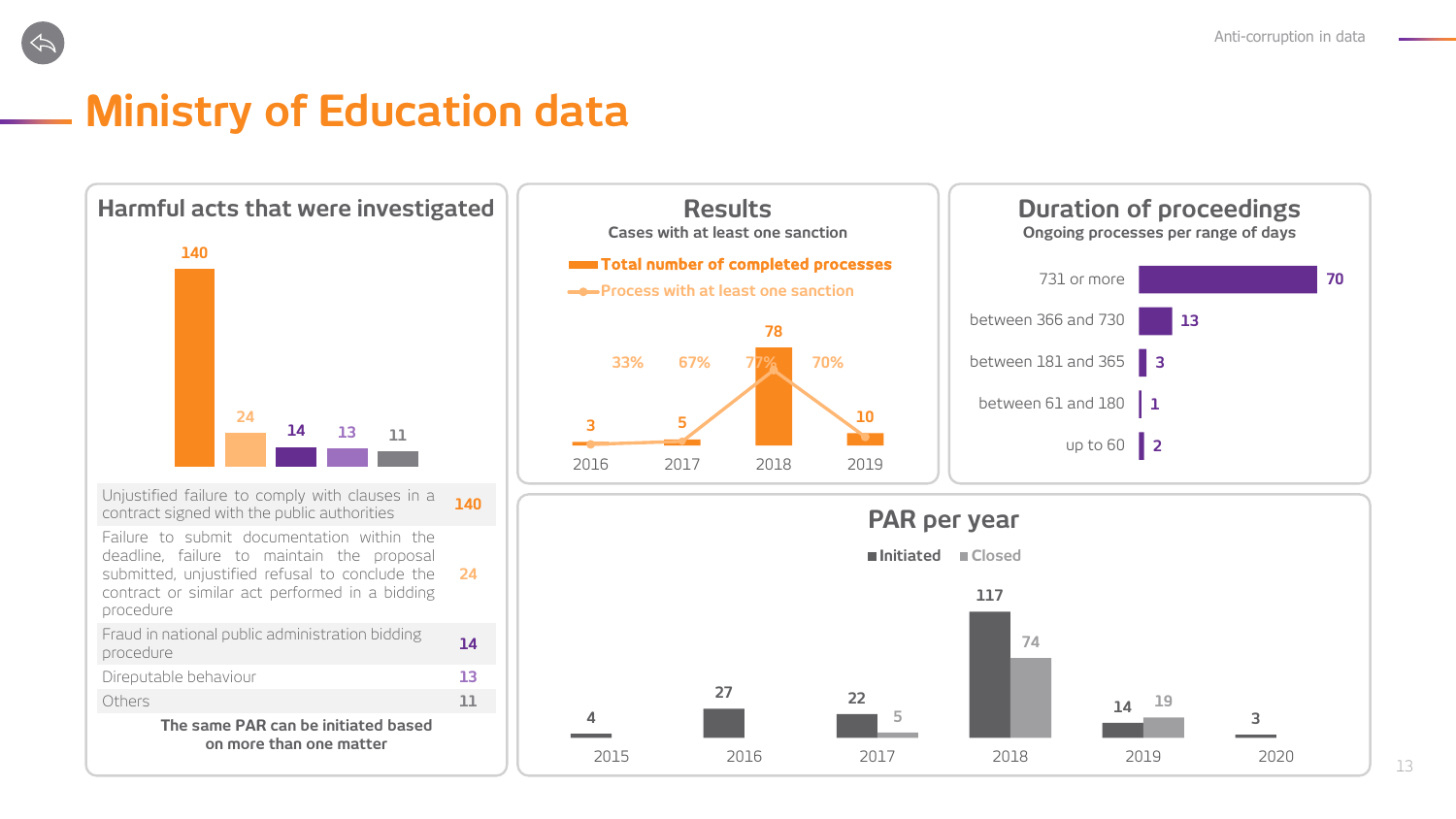<span id="page-13-0"></span>

# **Ministry of Mines and Energy data**





**10**



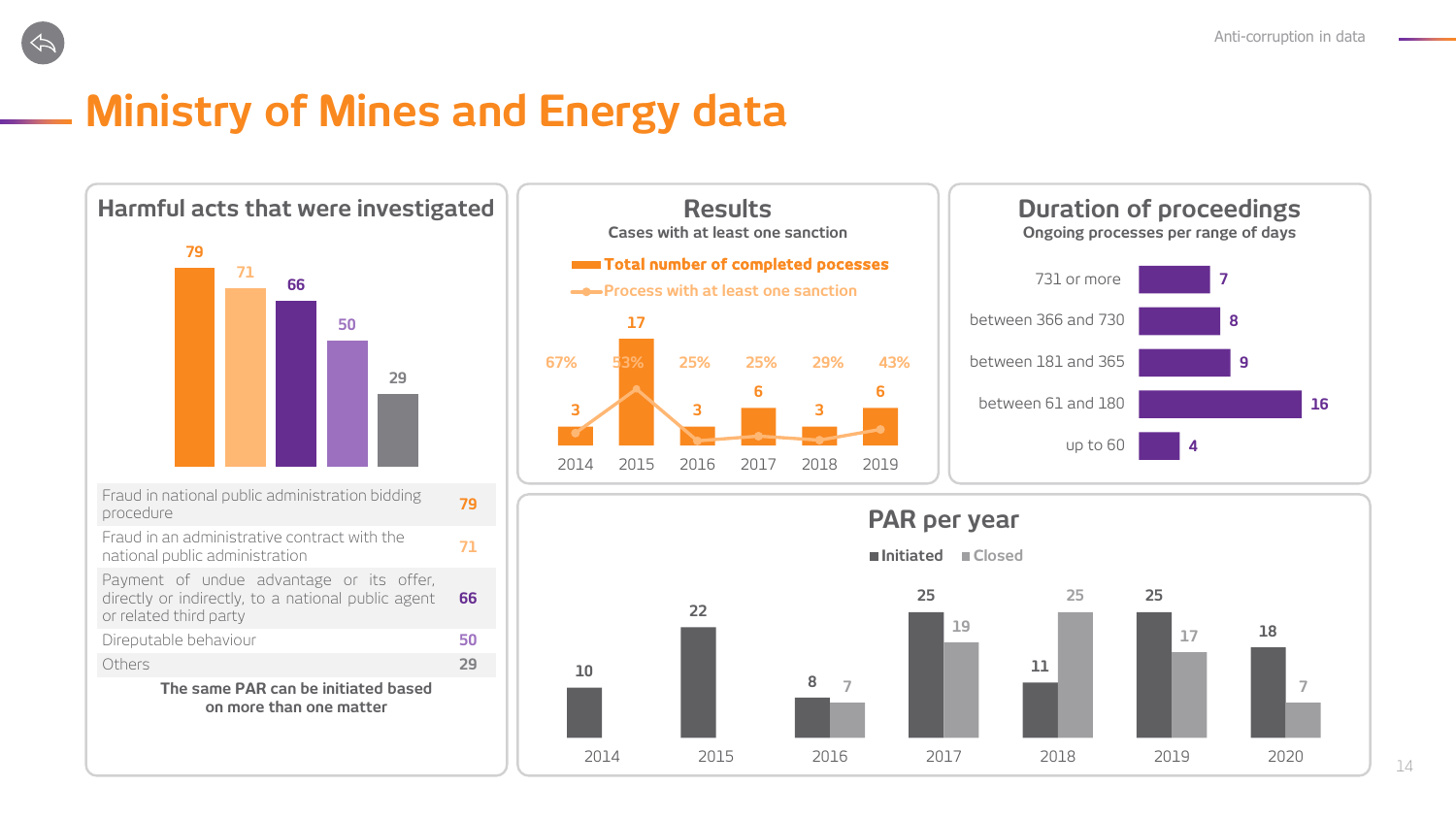# <span id="page-14-0"></span>**General Controller's Office ("CGU") data**

**12**

**The Anti-corruption law granted CGU the concurrent jurisdiction to initiate and judge the PAR. CGU also has exclusive authority to sue, examine the regularity of the PAR and enter into leniency agreements with private companies investigated for having committed harmful acts against the Public Administration.** 

#### **Harmful** acts that were investigated  $\|$  **Results Duration** of proceedings



| Payment of undue advantage or its offer,<br>directly or indirectly, to a national public agent<br>or related third party | 53            |
|--------------------------------------------------------------------------------------------------------------------------|---------------|
| Fraud in national public administration bidding<br>procedure                                                             |               |
| Direputable behaviour                                                                                                    |               |
| Fraud in an administrative contract with the<br>national public administration                                           |               |
| Others                                                                                                                   | $\mathcal{D}$ |
| The same PAR can be initiated based<br>on more than one matter                                                           |               |





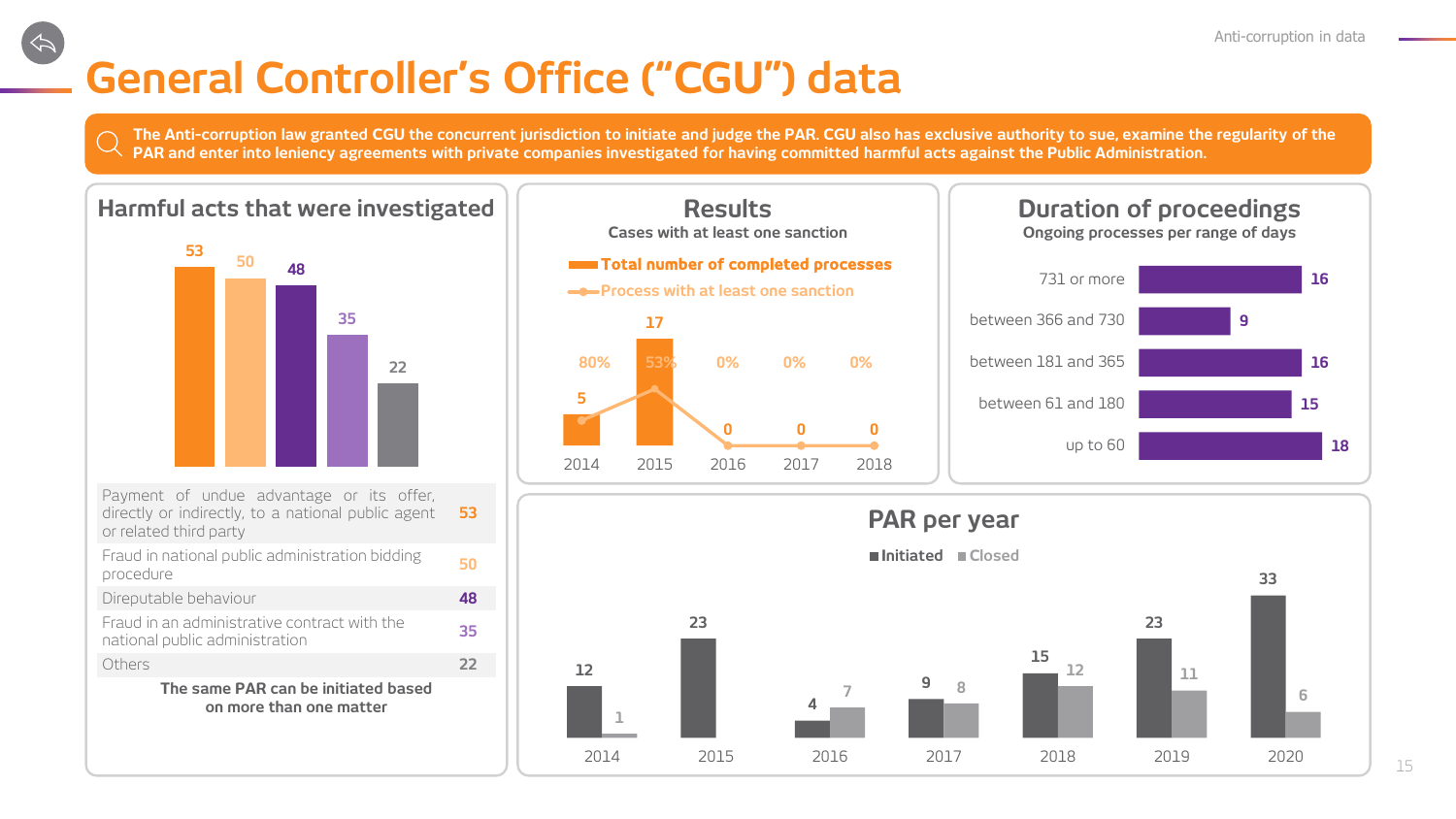# **Leniency Agreements**

 $\mathbf{E}$ 

By entering into a Leniency Agreement, a private company can have financial penalties imposed against them reduced, as well as become exempt from other penalties **provided in the Anti-corruption law. However, there is a condition for having those benefits: companies must commit to assisting in the negotiation, with the identification of others involved in the harmful acts. They also have to submit evidence that proves the illegality, pay damages to compensate for the undue advantages obtained and implement or improve their Compliance program.**

#### **Leniency Agreements Amounts Paid**

| Company                    | <b>Amount settled</b> | <b>Amounts Paid</b>  |
|----------------------------|-----------------------|----------------------|
| SBM Offshore***            | BRL 1,286,038,200.00  | BRL 751,096,652,29   |
| OAS                        | BRL 1,929,257,982.37  |                      |
| Nova Participações S/A     | BRL 516,301,313.70    | BRL 1,523,329,27     |
| Bilfinger****              | BRL 11,036,345.49     | BRL 11,036,345,49    |
| UTC Participações S/A      | BRL 547,658,165.21    | BRL 36,600,038,93    |
| Camargo Corrêa**           | BRL 1,396,128,458.76  | BRL 377,919,910,34   |
| Mullenlowe e FCB Brasil    | BRL 50,000,000.00     | BRL 53,985,613,81    |
| Andrade Gutierrez**        | BRL 1,489,361,135.28  | BRL 375,783,802,90   |
| Odebrechet**               | BRL 2,727,039,997,64  | BRL 113,921,532,70   |
| Braskem S/A**              | BRL 2,872,038,787.73  | BRL 1,577,419,819,20 |
| Technip Brasil e Flexibras | BRL 819,794,768.79    | BRL 313,079,412,83   |
| <b>Total</b>               | BRL 13,671,855,155.97 | BRL 3,612,366,457,76 |

\* The amount represents the transferred amounts on the respective payment date.

\*\* The agreements signed with Braskem, Camargo Correia Andrade Guitierrez and Odebrecht provide that amounts paid under the agreement signed by these companies with the Public Prosecutors Office (MPF) may depend on a court decision to be transferred to the final recipients

\*\*\* SBM Offshore agreement was partly signed in foreign currency

\*\*\*\* Bilfinger Agreement was signed in foreign currency



**Amounts in leniency agreements (CGU)**